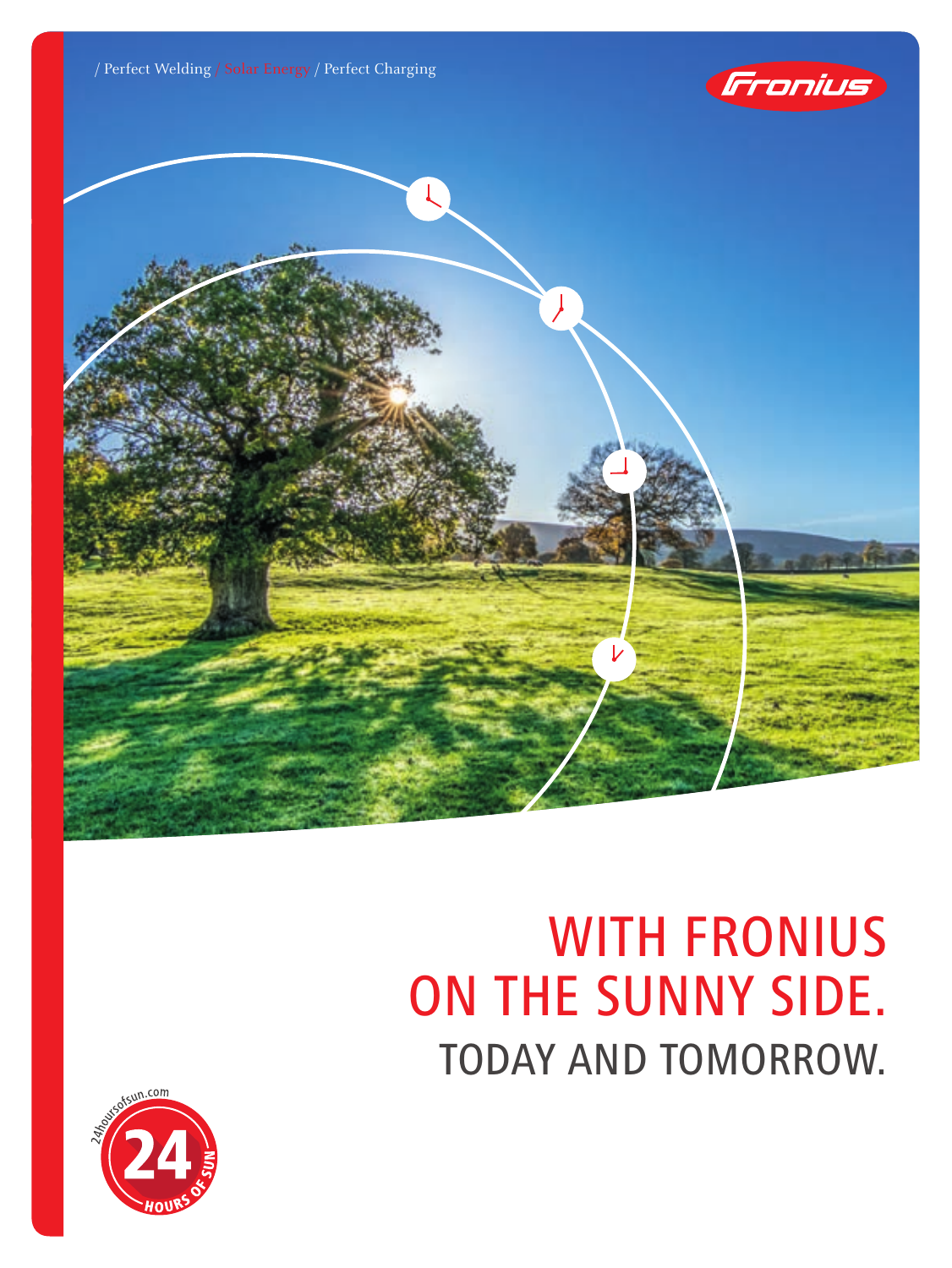### FRONIUS: LEADING THE WAY FOR OVER 70 YEARS

SHIFTING THE LIMITS RIGHT FROM THE START

When Günter Fronius developed the first battery charging system in 1945, he laid the foundations for what the company has represented for over 70 years: the constant search for pioneering solutions to the technical challenges of the times.

A GLOBAL FAMILY-RUN ENTERPRISE

In developing new markets for Fronius, our desire never changed: to be the technology and quality leader. Today we have 28 international Fronius subsidiaries and sales partners in more than 60 countries.

HEALTHY BUSINESS – EXCELLENT CREDIT RATING

We at Fronius think in terms of sustainable growth, not quarterly figures. We are not motivated by share prices, but by exciting inno-vations. This enhances our strength and stability.



*From top to bottom*

*/ An interview with our founder Günter Fronius can be found at www.fronius.com/howitbegan*

*/ Klaus Fronius, Managing Director since 1980 together with his sister Brigitte Strauss. He moved to the Company's Supervisory Board in 2012.*

*/ Elisabeth Engelbrechtsmüller-Strauss, Managing Director since 2012*

The rating agency Dun & Bradstreet (D&B) assigned a best-possible risk indicator of 1 to Fronius for several years now, which firmly underlines our responsible use of resources.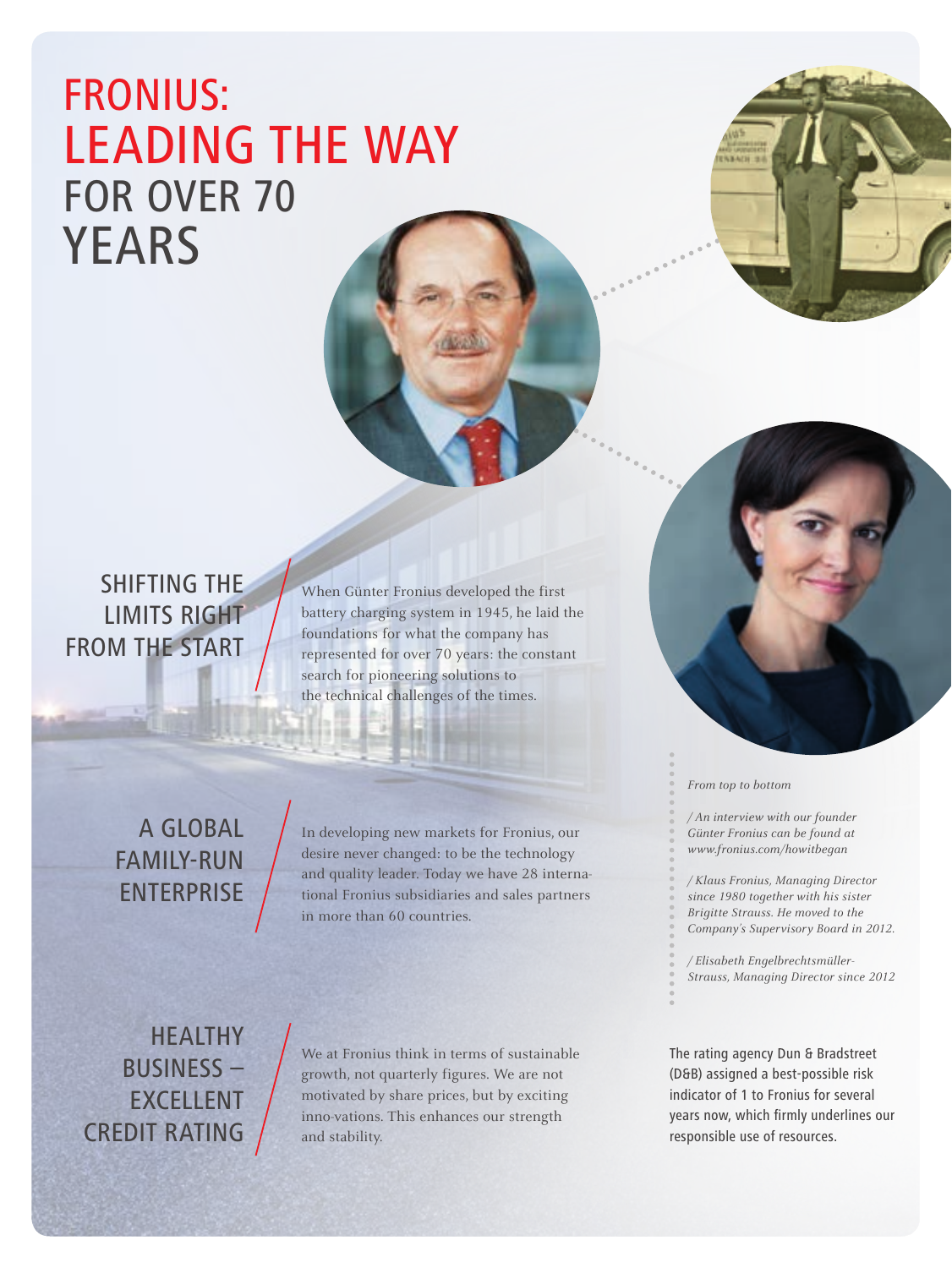# MANUFACTURER CHECKLIST:

The inverter is the heart of your PV system. Your entire investment's rate of return in the form of generating renewable energy from solar power depends on this inverter. Your choice of inverter should therefore never be left to chance. Ask your-self the following question: which manufacturer promises me the best long-term energy yield from my PV system?

| <b>COMPANY CHECKLIST</b>                                          |                                                                                                                                |
|-------------------------------------------------------------------|--------------------------------------------------------------------------------------------------------------------------------|
| How long has the company been around for?                         | / Fronius was founded by Günter Fronius in 1945                                                                                |
| / How long has it been active in the field of solar technology?   | / Fronius is active in solar technology since 1992                                                                             |
| / Is the firm a listed stock corporation?                         | Fronius is privately owned for more than 70 years                                                                              |
| / Is the firm in a stable ownership structure?                    | / Fronius is a family-run company.                                                                                             |
| Does the company have any alternative sources of revenue?         | / Fronius is successfully active in three industry sectors                                                                     |
| <b>QUALITY CHECKLIST</b>                                          |                                                                                                                                |
| Does the company have a certified QM system?                      | / Fronius has been fully certified in accordance with<br>ISO 9001 for over 20 years                                            |
| / Are the products of a high quality?                             | / Fronius stands for high-quality products "Made-in-<br>Austria": our solutions have been regulary awarded<br>the Plus X award |
| <b>SERVICE &amp; SUPPORT CHECKLIST</b>                            |                                                                                                                                |
| Does the company possess a service hotline?                       | Our technical support is available worldwide                                                                                   |
| Does the company provide service support in my<br>country?        | / Fronius offers on-site support in more than 70 countries                                                                     |
| <b>FUNCTIONALITY CHECKLIST</b>                                    |                                                                                                                                |
| / Is it possible to upgrade the inverter with new<br>functions?   | / Fronius inverters are fitted with plug-in card slots                                                                         |
| Does the inverter have any open interfaces?                       | / Yes, allowing easy integration into 3rd party systems                                                                        |
| / Can the inverter be serviced on-site?                           | Our inverters can be serviced on-site with one truck roll                                                                      |
| ?<br><b>WARRANTY CHECKLIST</b>                                    |                                                                                                                                |
| 'How long does the manufacturer's warranty last?                  | Fronius warranty lasts up to 7 years upon registration                                                                         |
| What services are included within the manufacturer's<br>warranty? | / 5-year Fronius Warranty Plus covers: materials, transport,<br>servicing; 7-year Fronius Warranty covers: materials           |
| / How is a warranty claim processed?                              | / Fronius offers a paperless and formless claim handling<br>procedure with a professional Fronius Support team                 |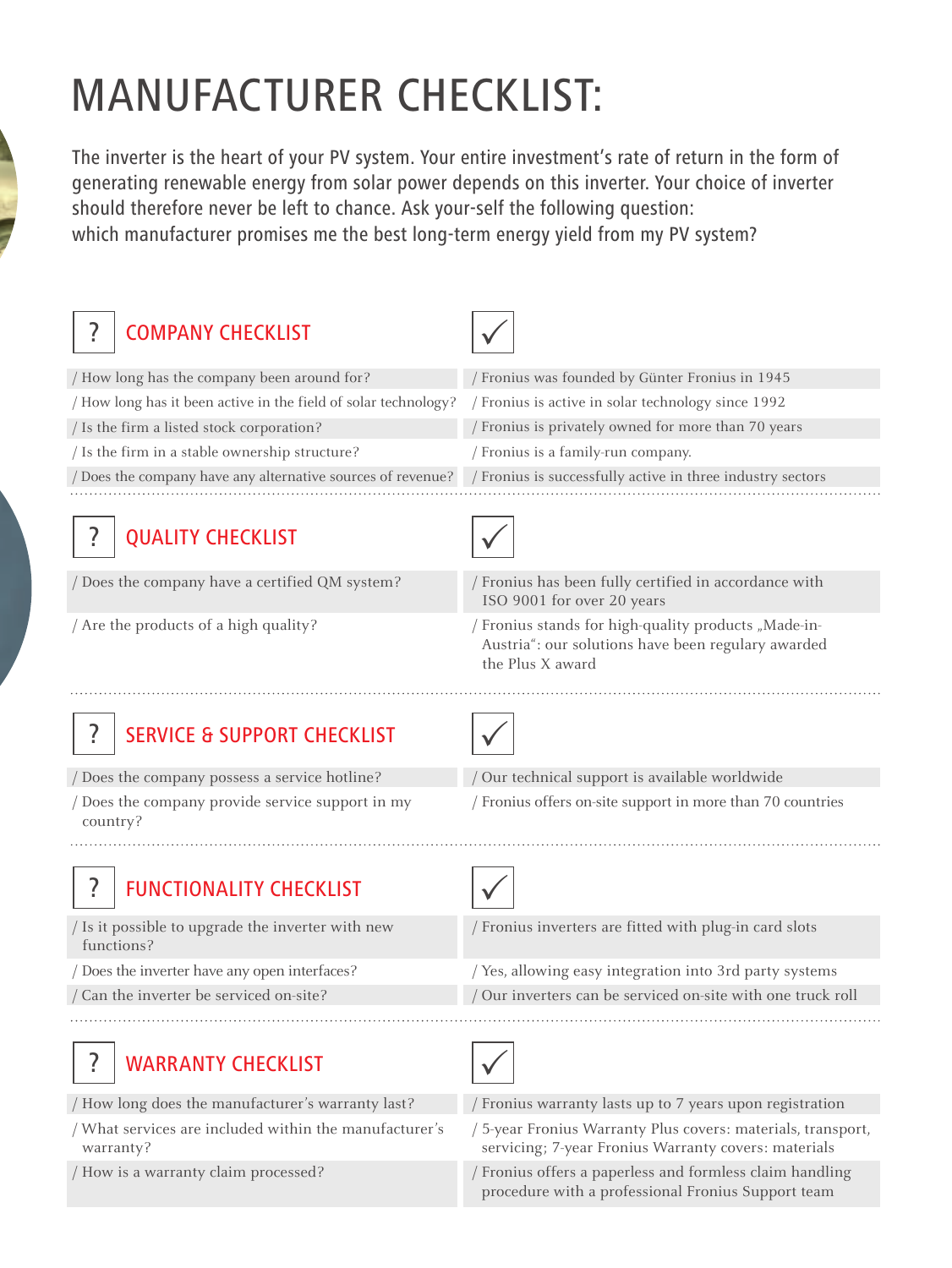# DEVELOPED FOR LASTING PERFORMANCE

Offer your customer the best solution today and tomorrow.

The technological parameters for power generation are constantly evolving. Highly functional inverters that can keep your PV system producing high yields for decades are therefore needed. That is why we make sure that every new solar technology and solution we develop improves reliability, increases energy yield and makes the PV system more future-proof.

Fronius has been fully certified in accordance with ISO 9001 for over 20 years. We subject our inverters to extensive endurance tests during the development phase. Every single Fronius inverter undergoes quality control tests before dispatch. Experience the creation of a quality Fronius product "Made in Austria"!



#### QUALITY ASSURANCE

NOMINAL OUTPUT TEST Across the entire input voltage range

BURN-IN TEST Brief bursts of intensive operation with temperature changes

TEST SERIES FOR OPERATIONAL RELIABILITY High-voltage test, insulation test and functionality test of protection devices

#### LIVE TEST DATA TRACKING: REACTS EVEN BEFORE TOLERANCE LIMITS ARE REACHED



1.

**MARTIN HACKL** Global Director Solar Energy

*"Every day, we work hard to realise our vision of 24 hours of sun, a future powered 100% with renewables. That is why we're developing new solar technologies that inspire our customers and impress through sheer quality."*



Thomas Herndler Fronius CTO

*"Every Fronius inverter is tested thoroughly before dispatch. After all, a penny invested in quality assurance saves a pound for us and our customers."*

Fronius endurance tests up close and personal: www.fronius.com/endurancetests

Quality through innovation – the video: www.fronius.com/quality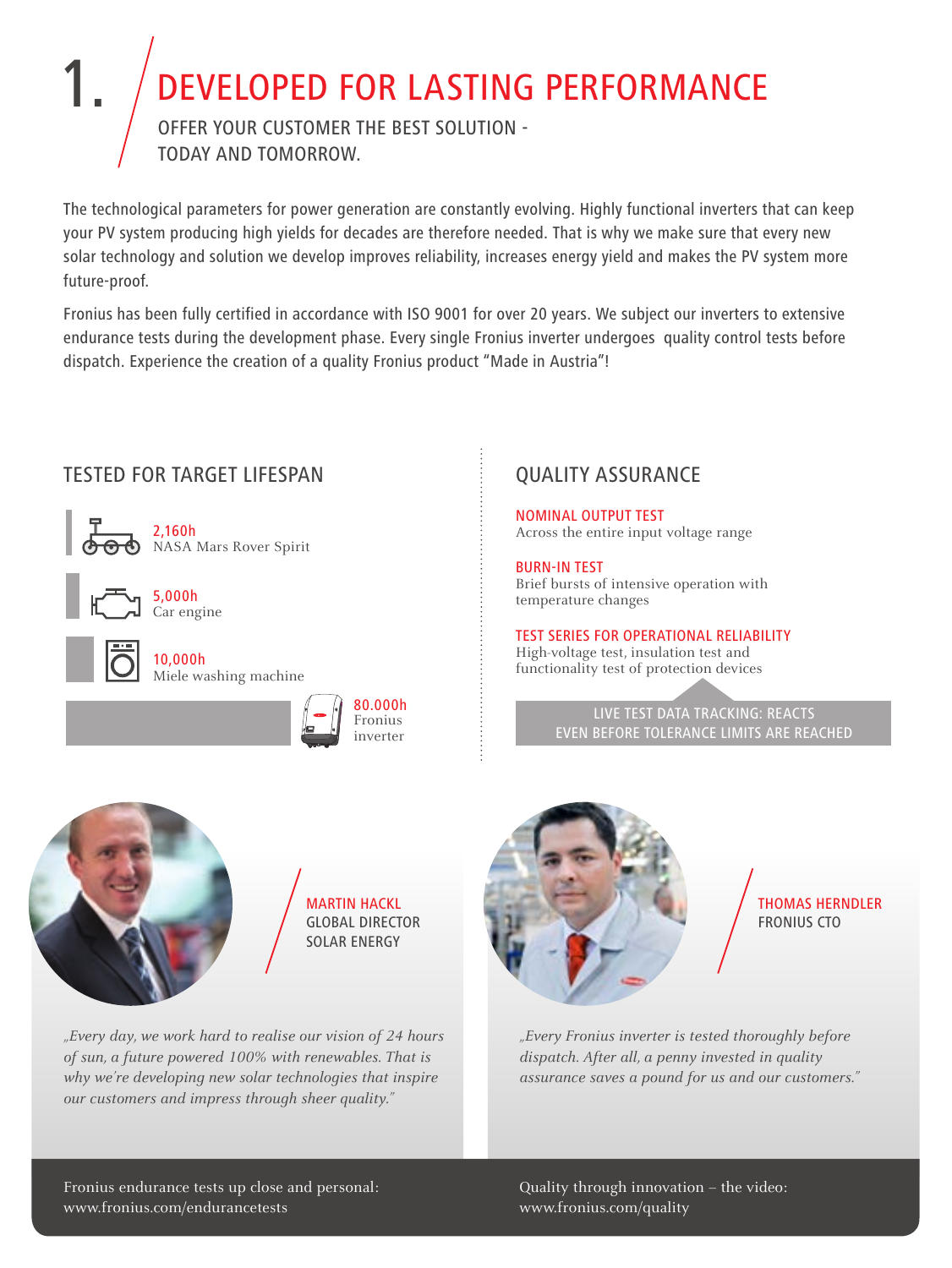### 2. SUPPORT WITHOUT CONDITIONS Welcome to the frustration-free zone! - even after warranty expiration.

A warranty certificate alone cannot guarantee competent and uncomplicated problem-solving. Our Fronius Support team on the other hand will never leave you high and dry, irrespective of problem causes, expiry periods and conditions. Another good reason to choose Fronius: we are always here for you.

Breakdowns tend not to obey standard office hours. That is why we developed Fronius Solar Online Support (SOS). Using Fronius SOS, installers can access a guide for solving the problem on-site via a laptop or smartphone using the inverter's serial number, or alternatively initiate the repair process. This also saves effort, time and money.



The Fronius System Partner Programm: www.fronius.com/en/photovoltaics/expertise/service-plans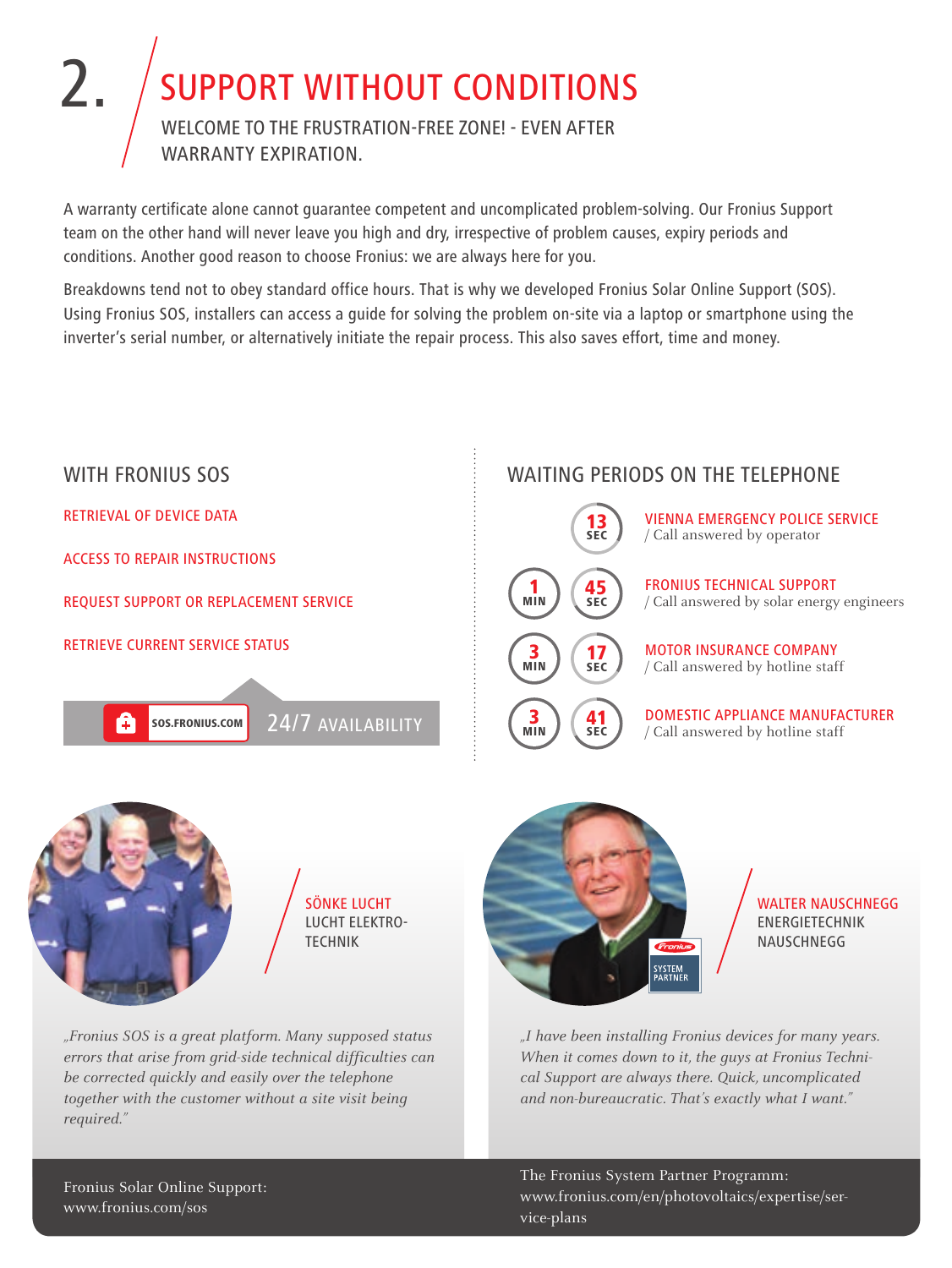#### WE THINK ABOUT TOMORROW 3. With a Fronius inverter you can ensure long term customer satisfaction.

"It's not compatible. That only works with products from company XYZ". So you're not a fan of limiting competition? Neither are we! That's why we will do everything in our power to make sure you do not have to hear such statements from us. Fronius inverters have open data interfaces for integrating third-party components as well as free plug-in card slots for retrofitting new functions.

Here at Fronius, we believe that the developments towards 24 hours of sun and an energy future powered with 100% renewables can be promoted more quickly with the aid of sustainable, profitable solar solutions and cooperation between all drivers of technological innovation!



#### WORKING TOGETHER FOR MORE

#### ALREADY PREPARED FOR 24 hours of sun





*"In order to optimise our self-consumption of solar power, we opted for a LOXONE home automation system. Setting up a data link between Fronius and LOXONE could not have been easier."*



Josef Auer PV system owner

*"My 6kWp system soon reached its maximum. That's why I expanded it last year. In addition to using my electricity, I also installed a battery, heat storage and wallbox in order to become independent."* 

Ready for the future of energy: 24hoursofsun.com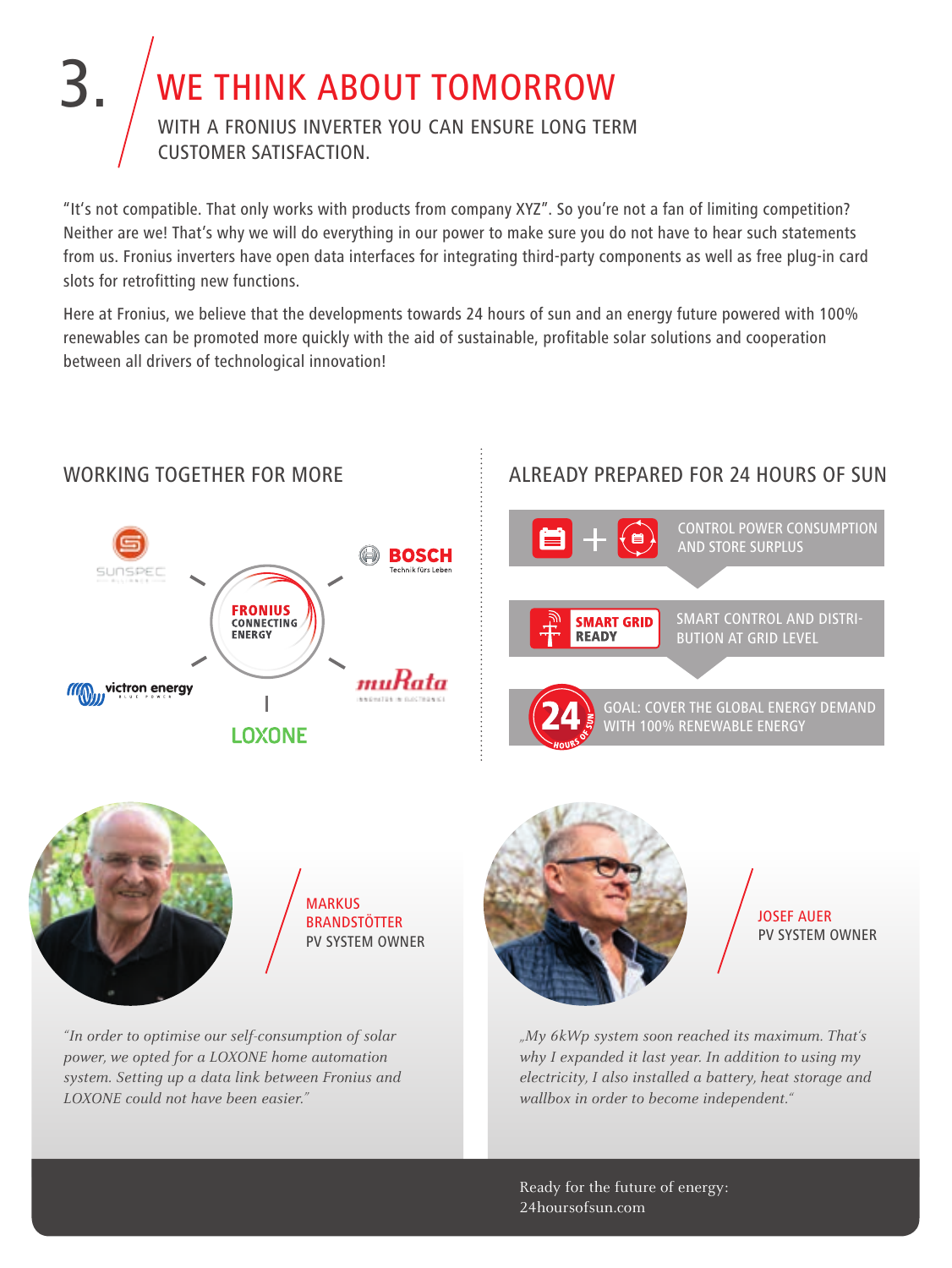# 4. PARTNERSHIP WITHOUT EXPIRY DAT

Settlement takes place at the end. That is why service and support quality are crucial.

Over time, PV systems may require modifications in the course of technological progress. Whether it is for new guidelines on feeding-in energy, technical grid requirements or changes to the grid structure, Fronius product support will give you peace of mind when it comes to these changes.

Our inverters are endurance runners. In case of need they can be easily serviced on site. This saves you and your customers time and money.



FASTEST ON-SITE SERVICE





*"The inverter concept convinced us. The Fronius inverters are extremely quick to install and, as a partner of Fronius, we are able to exchange components on-site to quickly solve the failure."*



Rudolf Mitter Pv system owner

*"Our PV system has been running with a Fronius Sunrise 2000 inverter since 1996. The Sunrise stopped working once when it was hit by lightning, but even that was quickly repaired."*

An age of discovery: www.fronius.com/solar/history